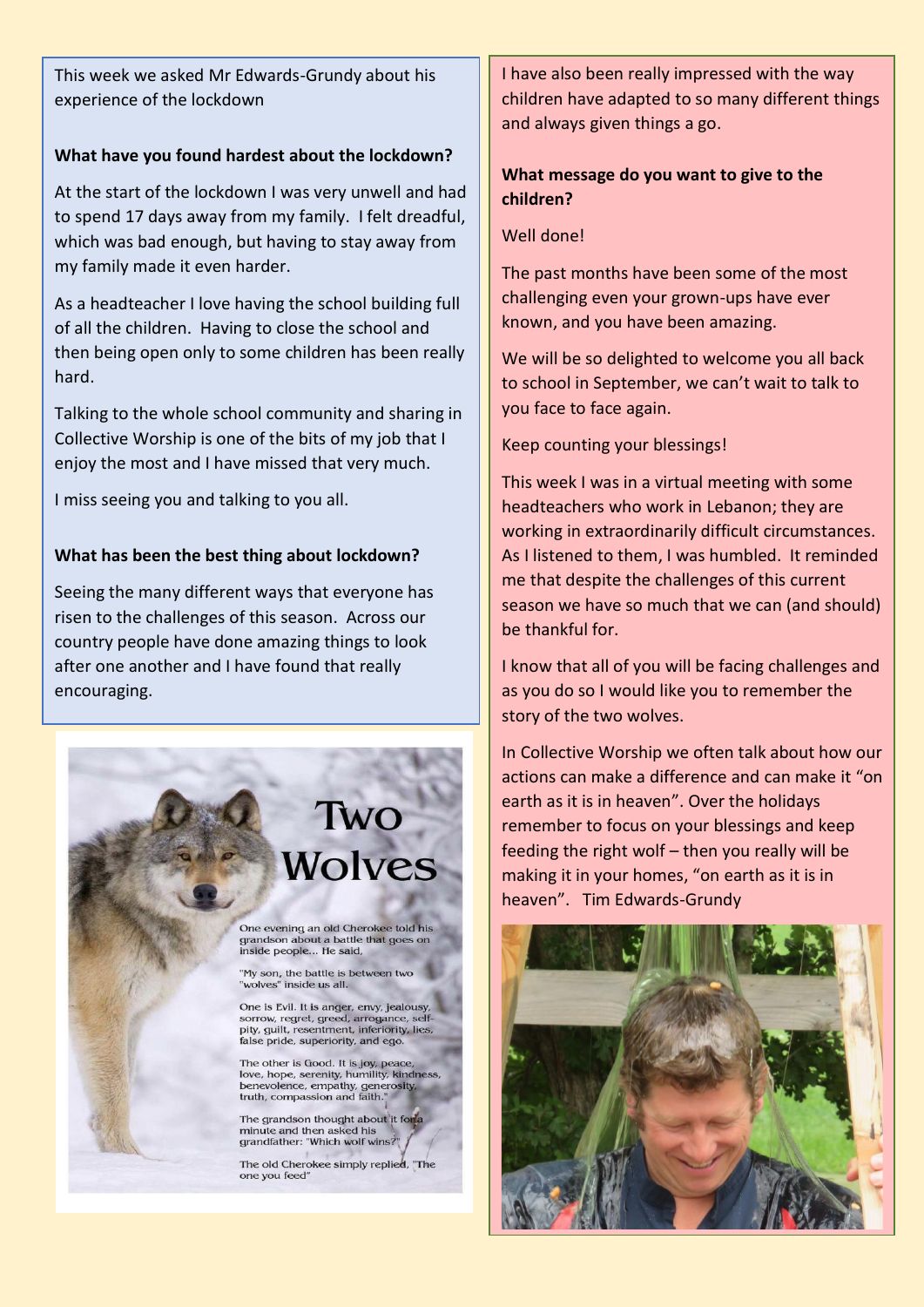Many local churches are now open for private prayer or reflection. If you want to take some 'time out' over the summer, church buildings offer beautiful and quiet spaces to sit, think and reflect.

Don't forget that many of our local churches, including [St Mary's Cogges](https://coggesparish.com/sundays), are still also offering online Sunday and midweek services, or you can join in with the services provided by the [Church of England](https://www.churchofengland.org/more/media-centre/church-online/weekly-online-services) nationally, or the [local Diocese.](https://www.oxford.anglican.org/coronavirus-covid-19-2/livestream/) You can [search for](https://www.achurchnearyou.com/)  [events](https://www.achurchnearyou.com/) going on locally to find something you might like to join in with.

The members of St Mary's Cogges continue to pray for their local community. If you have any prayer requests, please do email them to [prayer@coggesparish.com.](mailto:prayer@coggesparish.com)

[New Wine](https://www.new-wine.org/breaksout) is a Christian festival that runs during July and August every year. This year, New Wine has gone online. They are running a virtual programme of children's events, which will be suitable for primary school aged children.

Very often, Simon Kirby, the Vicar of St Mary's Cogges, joins us for the last Collective Worship of the school year. As he is not able to do so this year, he has sent the following message –

"*I've missed my regular visits to Blake over the last few months, and opportunities to catch up with children and staff. I hope that you and your family have kept well and not found lockdown too exhausting.* 

*As we come to the end of another school year and enter the holidays my hope and prayer for you is that you would have an opportunity to be re-created. The word recreation comes from this idea of being restored and made whole again.* 

*My hope is that you and those you love would know God's peace and blessing and the summer holidays would be a chance to rest, relax and be restored. I look forward to seeing many of you in September*."

Adventure + is an organisation that has worked with The Blake School for many years and supports our annual Year 6 residential trip to Quinta. Every summer they run [camps for children,](https://www.adventureplus.org.uk/what-we-do/total-adventure/ta-summer-8-12) both locally and further afield. Keep an eye on their [Facebook page](https://www.facebook.com/AdventurePlusUK/) for up to date details of their plans for the summer.

The teachers have all uploaded a video to the [school website](https://www.blake.oxon.sch.uk/website/new_classes_for_september_2020/497603) to welcome the children who will be joining them next year.

When you begin to think about the return to school, please do take some time to watch the video for your child's class with them.

The summer holidays are a time to relax and enjoy family time, but do keep reading with your children and enjoy sharing books with them – this is the very best preparation that you can give them, whatever school year they are going into.

The summer break can be a difficult time for many families. If you need any help or support, don't try to work it out on your own, do reach out to the agencies that are there to support you.

[FirstPoint](https://www.impsweb.co.uk/kidszone/firstpoint/) has produced some helpful resources for providing advice regarding common concerns for primary aged children and directing them to websites that they may find helpful.

[Childline](http://www.childline.org.uk/) – 0800 1111 Support for young people.

[Samaritans](https://www.samaritans.org/) – 116 123 If you need to talk.

The [NSPCC](https://www.nspcc.org.uk/keeping-children-safe/coronavirus-advice-suppport-children-families-parents/?utm_source=Adestra&utm_medium=email&utm_content=Advice%20on%20how%20to%20support%20children%20during%20the%20coronavirus&utm_campaign=COVID-19%20Loyalty%20EM%203%20%2AE0623) has lots of information to help support families. You can email them on [help@nspcc.org.uk](mailto:help@nspcc.org.uk) or call their helpline on 0808 800 5000.

[Oxfordshire Mind](http://www.oxfordshiremind.org.uk/) – 01865 247788 Supporting mental health across the age ranges.

[MASH \(Multi-Agency Safeguarding Hub\)](https://www.oxfordshire.gov.uk/business/information-providers/multi-agency-safeguarding-hub) – 0345 050 7666 For advice regarding concerns about a child.

['See, Hear, Respond'](https://www.barnardos.org.uk/see-hear-respond?es_c=5CBAFA3E23A903C9D6299BA5B2886DF6&es_cl=F76221916A724800F1E3B9A476C58F6E&es_id=9d%c2%a3o3) has been launched in conjunction with Barnardo's, funded by the Department for Education. The aim is to identify and support children who are especially vulnerable as a result of Covid-19. The site has links for you to get advice and support, whether you are a child or an adult.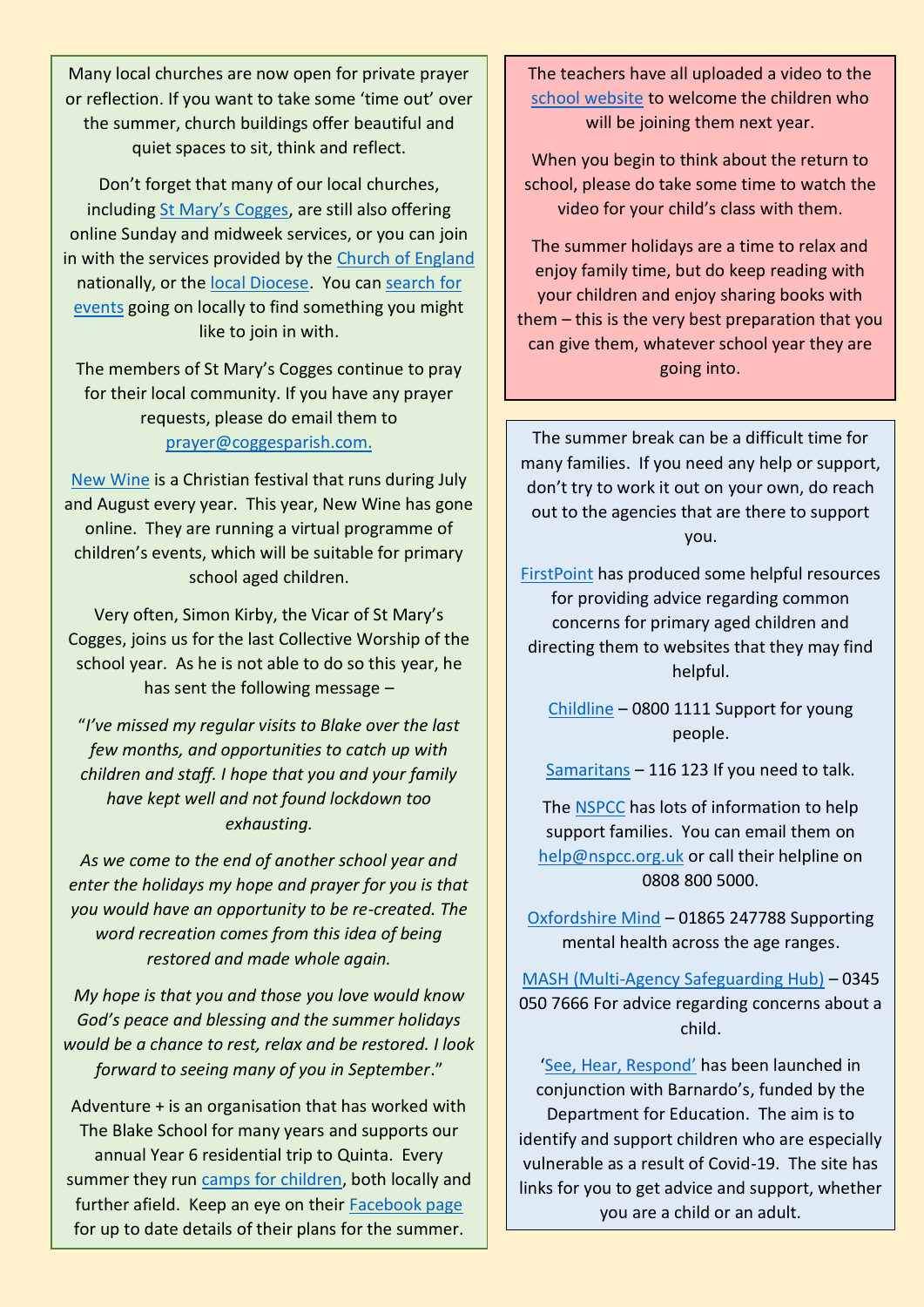#### **Where can we go during the lockdown?**

This week, why not visit the [Bedlam Furnaces](https://50buildings.telford.gov.uk/virtual-tour-locations/bedlam-furnaces-ironbridge) in Ironbridge?

The Bedlam Furnaces are a very important historical monument, thought to be the only ones of their type remaining largely intact. The furnaces were used to smelt iron with coke.

We know that many of you will be out and about over the summer visiting friends and family whom you have not been able to see during lockdown. We hope you have a great time!

Please do remember to help us all by maintaining social distancing, washing your hands frequently and wearing a face mask when required.

Since lockdown began, [Creation Theatre](https://drive.google.com/file/d/1JGafa8biVUShAF79PCYS9apexZRdDoRJ/view?usp=sharing) has moved all of their work online, creating a digital programme of workshops and performances.

Over the summer, Creation Theatre will deliver workshops, aimed at young actors aged 5 – 19, live over Zoom. All participants will be able to see and interact with one another throughout the sessions.

You can find out more on their [website,](http://www.creationtheatre.co.uk/) or you can call them on 01865 766 266.

[Excel Tennis Academy](https://drive.google.com/file/d/1c4syVWzIW-pll2LX0vLUNv70n8cnoZ71/view?usp=sharing) is offering summer holiday tennis courses for children aged  $4 - 16$ , that are compliant with the Covid-19 regulations.

Courses are taking place in Witney right through the summer break. You can find out more on their [website,](http://www.exceltennisacademy.co.uk/) or you can call them on 07734 059769.

Oxford Active is running ['Active Camps'](https://drive.google.com/file/d/1RMSPpzTiWjV_cK2sXNctzBg0LbUxh8DN/view?usp=sharing) and '[Active](https://drive.google.com/file/d/11zd4A48MZGHgMMyE2Y-Q-rFjXKzONiWg/view?usp=sharing)  [Adventure](https://drive.google.com/file/d/11zd4A48MZGHgMMyE2Y-Q-rFjXKzONiWg/view?usp=sharing)' this summer at Summer Fields School.

These summer camps provide childcare over the summer and therefore have a cost that reflects this.

The camps run right through the summer and cater for children aged  $3 - 14$ .

Oxford Active also currently run the wraparound care at The Blake School. If your children have previously attended this provision, Oxford Active will contact you. If your child has not previously attended either club, but you would like to book them in, please contact Oxford Active on 01865 594325 or email them on [info@oxfordactive.co.uk](mailto:info@oxfordactive.co.uk)

Whatever you are doing over the summer holidays, please stay safe.

We would encourage you to check your internet safety settings to make sure that your children cannot access inappropriate material.

*[Thinkuknow](https://www.thinkuknow.co.uk/parents/Support-tools/home-activity-worksheets/)* has produced a series of home packs with 15-minute activities, suitable for all ages, being released every two weeks to help support your child's online safety.

They also produce some [help sheets](https://www.thinkuknow.co.uk/globalassets/thinkuknow/documents/thinkuknow/parents/pdf/thinkuknow-parents-helpsheet-primary.pdf) for parents and carers containing advice and links to other resources you may find helpful.

Oxfordshire County Council has produced a booklet called '[Footsteps](https://drive.google.com/file/d/1_nEnJOgqUzvbpIHwkk_7VKSykXCpEN6A/view?usp=sharing)', which aims to support you as parents as you teach your children about road safety. There is a supplementary information sheet for parents to read if your child is moving to [secondary school](https://drive.google.com/file/d/1-Eau-2XmS84BRC2pY2f0E8PCxulugGX7/view?usp=sharing) in September.

At this time of year we would normally remind the children of the importance of wearing cycle helmets if they are out on their bikes, as we know that wearing a helmet will protect them if they fall off/have an accident.

During the last Collective Worship of a school year Mr Grundy usually reminds the children that they should listen carefully to the grown ups they are with, because they are trying to keep them safe.

If ever a child is in danger, or you as adults feel at risk, you should always dial 999.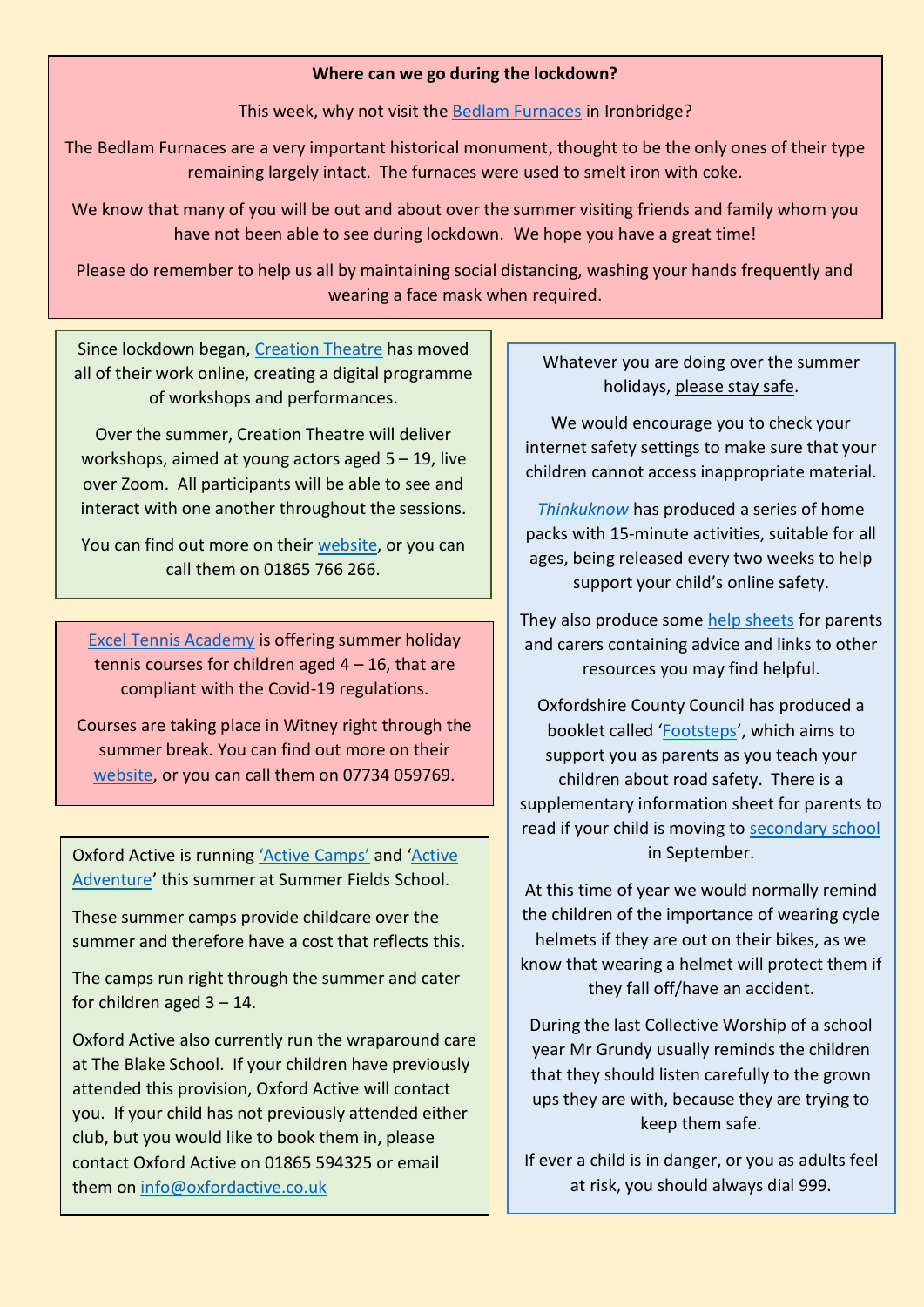As we close an academic year, one of the great joys is to look back over the values that we have reflected on during the year and to congratulate children who have been showing them. We are not able to do this as a whole school community, but within your households, over the summer break, remind yourself of all the [school's values](https://www.blake.oxon.sch.uk/website/our_school_vision_and_values/274813) and each week celebrate the person who has done something that has really shown one of them.

Mr Grundy would like to award a values certificate to each and every one of the children of The Blake School, throughout this really hard time you have all been showing the values of the school – well done!

Over the summer why not encourage your children to take part in some DIY scavenger hunts? You could find out who can find all of the things on each sheet the fastest, or you could complete the activity as a family and take your time.



This weekend would ordinarily have been the Royal International Air Tattoo at Fairford. If you are an aviation fan and are missing attending the event, why not attend the [virtual air tattoo?](https://www.air-shows.org.uk/2020/06/airshow-news-virtual-air-tattoo-launches-for-aviation-fans/)

The event will be a free to view live-streamed event this coming weekend ( $18<sup>th</sup>$  and  $19<sup>th</sup>$  July), with a minimum of four hours of unique video content aired each day.

As well as seeing flying display action, you will also be able to have a 'behind the scenes' view of military aviation with content from the RAF, International Air Arms and Aerospace Industry Partners.

The [Life Science centre](https://www.life.org.uk/life-goes-online?utm_source=facebook&utm_medium=cpc&utm_campaign=lovetolearnjunejuly) is currently closed, but they have moved a whole raft of activities online.

You can choose to meet scientists online and find out how they became a scientist, explore exhibitions from the comfort of your own home or try out some science experiments from stargazing to extracting DNA.

If you choose to get involved, you may want to share your videos and photos with the hashtag #LifeGoesONline.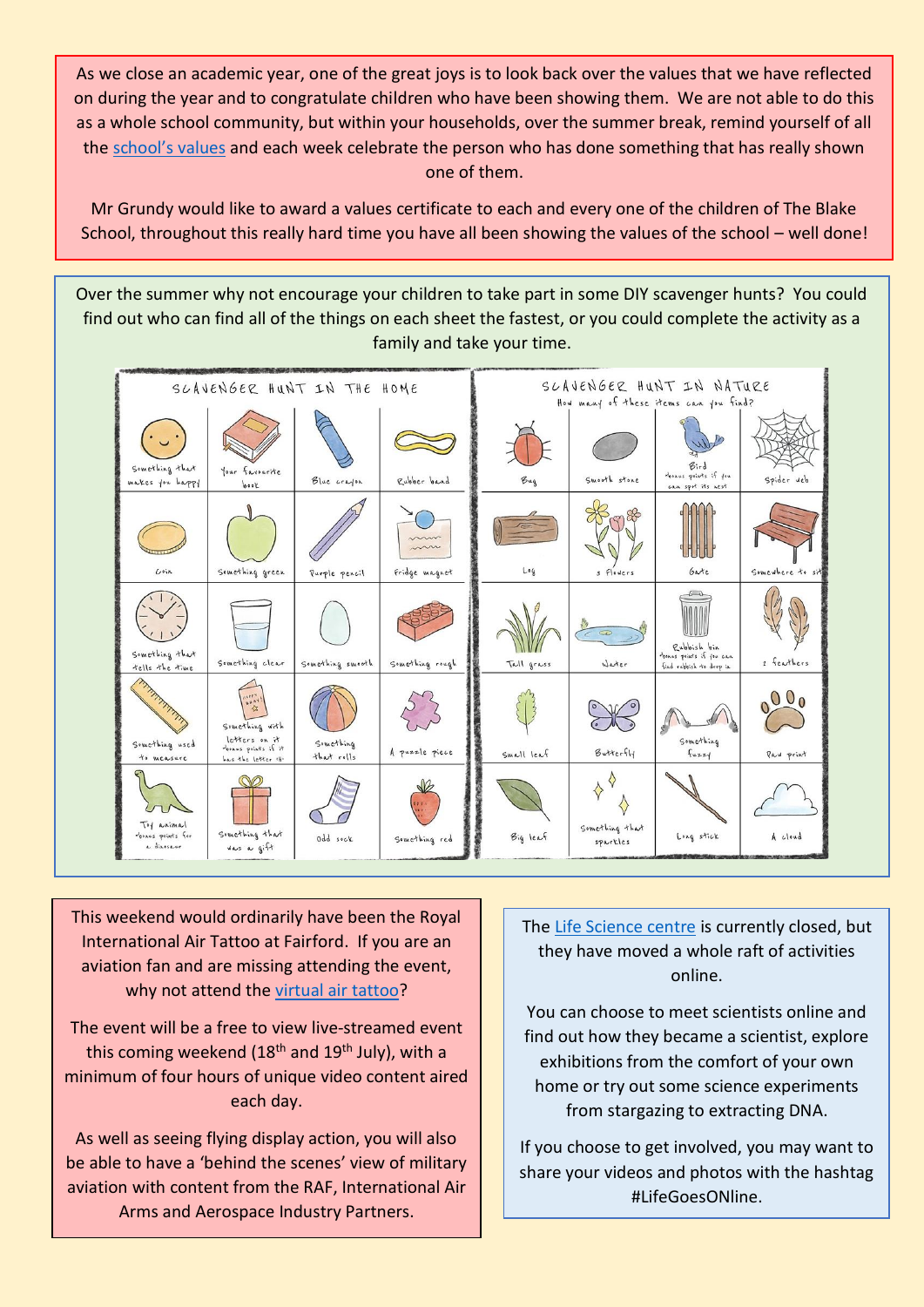As you are aware, in May 2020, after a happy and healthy three months, Mrs Lynch's baby Toby, became suddenly unwell. Following a week on the Paediatric Intensive Care Unit at the John Radcliffe hospital, Zoë and her husband Jake made the decision to move Toby to Helen and Douglas house for end of life care. Toby spent five weeks in their care before he died peacefully on 13<sup>th</sup> June 2020.

Zoë and Jake have now set up a [Just Giving](https://www.justgiving.com/fundraising/tobyslegacy?utm_campaign=lc_frp_share_transaction_fundraiser_page_donation_received_-_nth_donation&utm_content=78d61d40-606e-4a1f-821b-287bad7a0e15&utm_medium=email&utm_source=postoffice&utm_term=1594996395017) page, to raise money for Helen and Douglas House; they would like to raise money so that other families can continue to benefit from their support in the future. If you would like to contribute to their fundraising in memory of Toby, please do so using the page that they have set up.

Zoë and Jake have asked us to share this information with you and have made it clear that they would welcome their story (as they have shared it on the Just Giving page), being widely shared. Please therefore feel free to share the link to the Just Giving page with friends and family and on your social media accounts.

If it would be helpful for you, please do contact organisations who can offer support and advice –

[Child Bereavement UK](https://www.childbereavementuk.org/) (0800 028 8840) or emai[l support@childbereavement.org](mailto:support@childbereavement.org)

[Cruse Bereavement Care](https://www.cruse.org.uk/) (0808 808 1677) or email [info@cruse.org.uk](mailto:info@cruse.org.uk)

[Grief Encounter](https://www.griefencounter.org.uk/young-people/) (0808 802 0111) or email [contact@griefencounter.org.uk](mailto:contact@griefencounter.org.uk)

[Hope Again](https://www.hopeagain.org.uk/) (0808 808 1677) or email [hopeagain@cruse.org.uk](mailto:hopeagain@cruse.org.uk)

Ordinarily the governors would send out a termly summary of business and a monthly newsletter, but they have not done so during the period of lockdown.

The governors have not however been idle! When the lockdown was announced, ODST set up smaller Emergency Advisory Committees to enable the work of the governing body to continue. The EAC, which includes the head, the school's improvement adviser and two governors has met regularly during lockdown. This small group has been able to meet flexibly, as and when needed, to deal with both strategic and operational matters and to provide support to the school.

The Full Governing Board has also met, though less often than usual, continuing to act as a strategic sounding board.

Working alongside staff, governors have agreed a detailed risk assessment for the full opening of the school in September and ODST has signed this off.

The governors look forward to more 'business as usual' in the new academic year and to advising you of the school's development priorities for 2020/21.

The staff would like to thank all of you who, over the past week in particular, have taken the time to drop into school, or send in emails or gifts, to say thank you to them.

Staff have been genuinely moved by the many expressions of gratitude they have received.

**Thank-you!**

Many of the staff have been involved in creating a [video](https://www.blake.oxon.sch.uk/website/goodbye_year_six/500413) for the Year 6 leavers.

Do enjoy watching the video with your children, whatever year group they are in! A lot of toilet rolls were used and there are a lot of out-takes hiding on mobile phones…

All the staff send our Year 6's on their way with all good wishes for secondary school. The Year 6 staff team would love you to let them know how you are settling in.